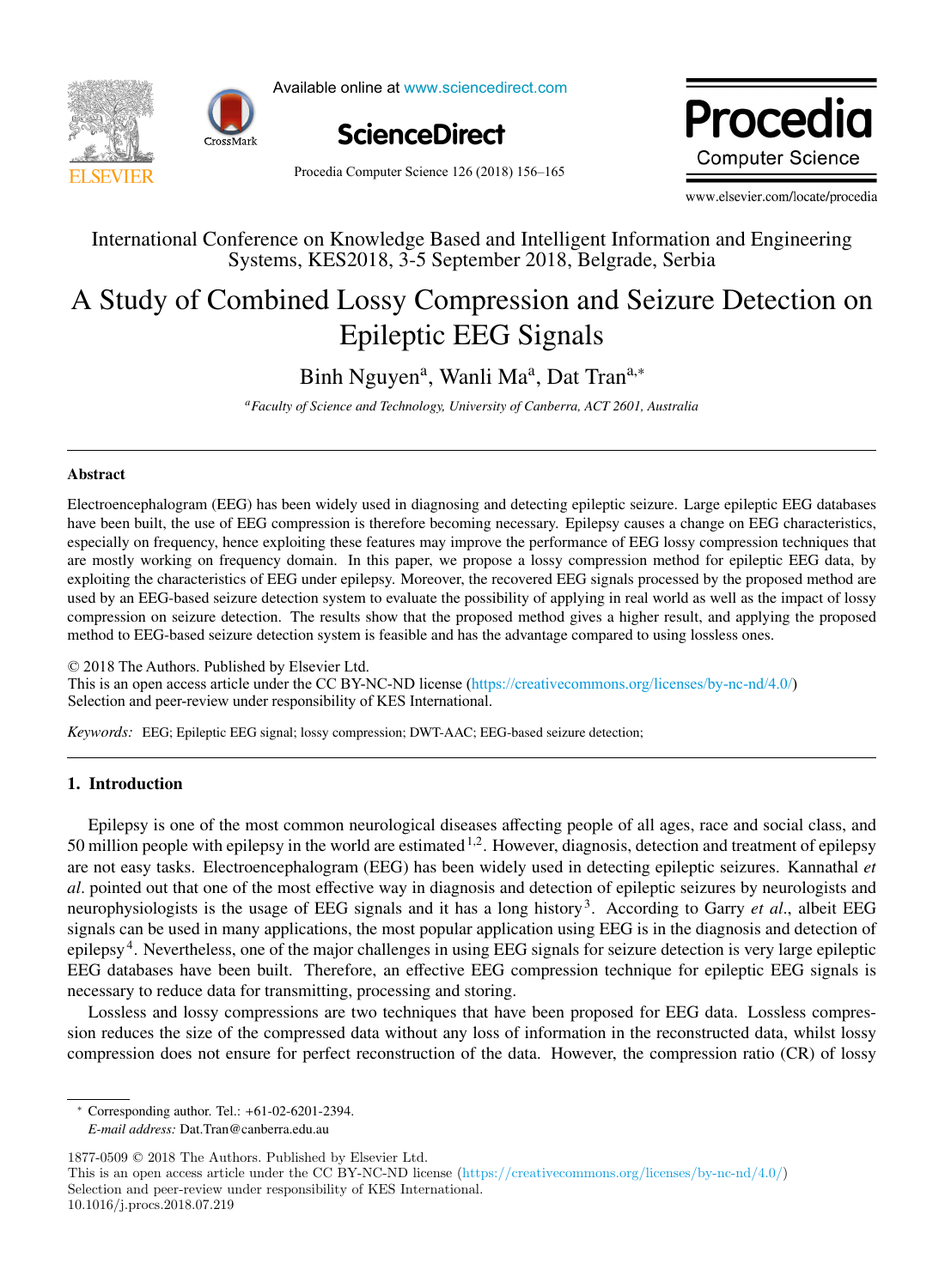compression technique is much higher than that of the lossless one. Consequently, data compression studies mostly focus on the lossy technique. Currently, lossy compression techniques can be categorised into four groups, namely Wavelet-based, Filter-based, Predictor and Other. In addition, Wavelet-based indicated is the most common in lossy techniques<sup> $5$ </sup>.

Although EEG signals are complex and non-stationary, some studies indicated that they become less complex and chaotic in epilepsy condition. In particular, Kannathal *et al*. and Sanei *et al*. pointed out that during epilepsy condition, the cortex becomes inactive and EEG signals become less random<sup>3,6</sup>. Additionally, the power spectrum is concentrated in specific frequency bands during epilepsy condition<sup>7</sup>. Moreover, Arroyo *et al.* and Jirsch *et al.* also stated that epileptic seizures cause the change of EEG frequencies 8,9. It is said that epileptic EEG signals are different from normal EEG ones in some aspects such as frequency. However, current lossy techniques have been proposed for general EEG data rather than for specific ones such as epileptic EEG data. Hence, exploiting the difference in epileptic EEG signals may improve the performance of compression techniques.

In this paper, we propose an EEG lossy compression technique that extended from the one developed by Nguyen *et*  $a$ . in<sup>10</sup>, by exploiting the characteristics of EEG signals under epilepsy to improve the CR while unchanging the loss of information in recovered signals. Moreover, a seizure detection system is used to evaluate not only the proposed lossy technique performance, but also the impact of this lossy technique on seizure detection.

The rest of the paper is organized as follows. Sections 2 and 3 present the background information and the methods and materials, respectively. Section 4 outlines the results, followed by a conclusion in Section 5.

### 2. Background information

# *2.1. Epileptic EEG signals*

Epilepsy is a clinical condition characterised by recurrent two or more epileptic seizures, unprovoked by any direct identified cause. According to the presumption of the clinical manifestation, epileptic seizures are the result from an abnormal and excessive discharge of a set of neurons in the brain. The sudden and transitory abnormal phenomena including alterations of consciousness, motor, sensory are indications of the clinical manifestation<sup>11</sup>. EEG signals that are recorded during a seizure activity are called ictal, whilst inter-ictal EEG signals are captured in the period between seizures. Moreover, pre-ictal and post-ictal refer to the state immediately before and after the actual seizure, respectively  $^{12}$ .

According to Sanei and Chambers, after transforming into frequency domain, the signal energy spreads over different frequencies due to the nature, complex and diversity of EEG signals 6. Nevertheless, epileptic EEG signals become less chaotic and complex than normal ones  $3.6$ , which may result in the energy of the signal becomes more concentrated on some frequency bands. This assumption is compatible with findings reported by Mormann *et al*. that the power spectrum will be concentrated in specific frequency bands during epileptic seizures<sup>7</sup>. These characteristics of epileptic EEG signals will be exploited to improve CR of the proposed compression scheme.

# *2.2. Lossy compression technique based on Discrete Wavelet Transform and Adaptive Arithmetic Coder (DWT-AAC)*

Figure 1 illustrates the lossy compression technique based on Discrete Wavelet Transform (DWT) and Adaptive Arithmetic Coder (AAC) proposed by Nguyen *et al.* in<sup>10</sup>. Firstly, EEG signals are transformed from one-dimensional into two-dimensional matrix. In this scheme, matrix size chosen is 128x128. Each matrix is passed through a DWT, which decomposes signals into sub-bands. Afterwards, the decomposed coefficients are quantised and then thresholded such that those having the absolute values below the threshold are set to zero. However, for recovered signals in decompression stage, positions of zeroed coefficients must be kept to create a binary significance map where bits 1 and 0 indicate the position of significant and zeroed coefficients, respectively. Finally, the binary significance map and indices of significant coefficients are encoded using an AAC to generate the compressed signals. To decompress the signals, an inverse process is employed.

# *2.3. Compression performance measures*

Two widely-used metrics to measure the performance of compression algorithms are CR and PRD.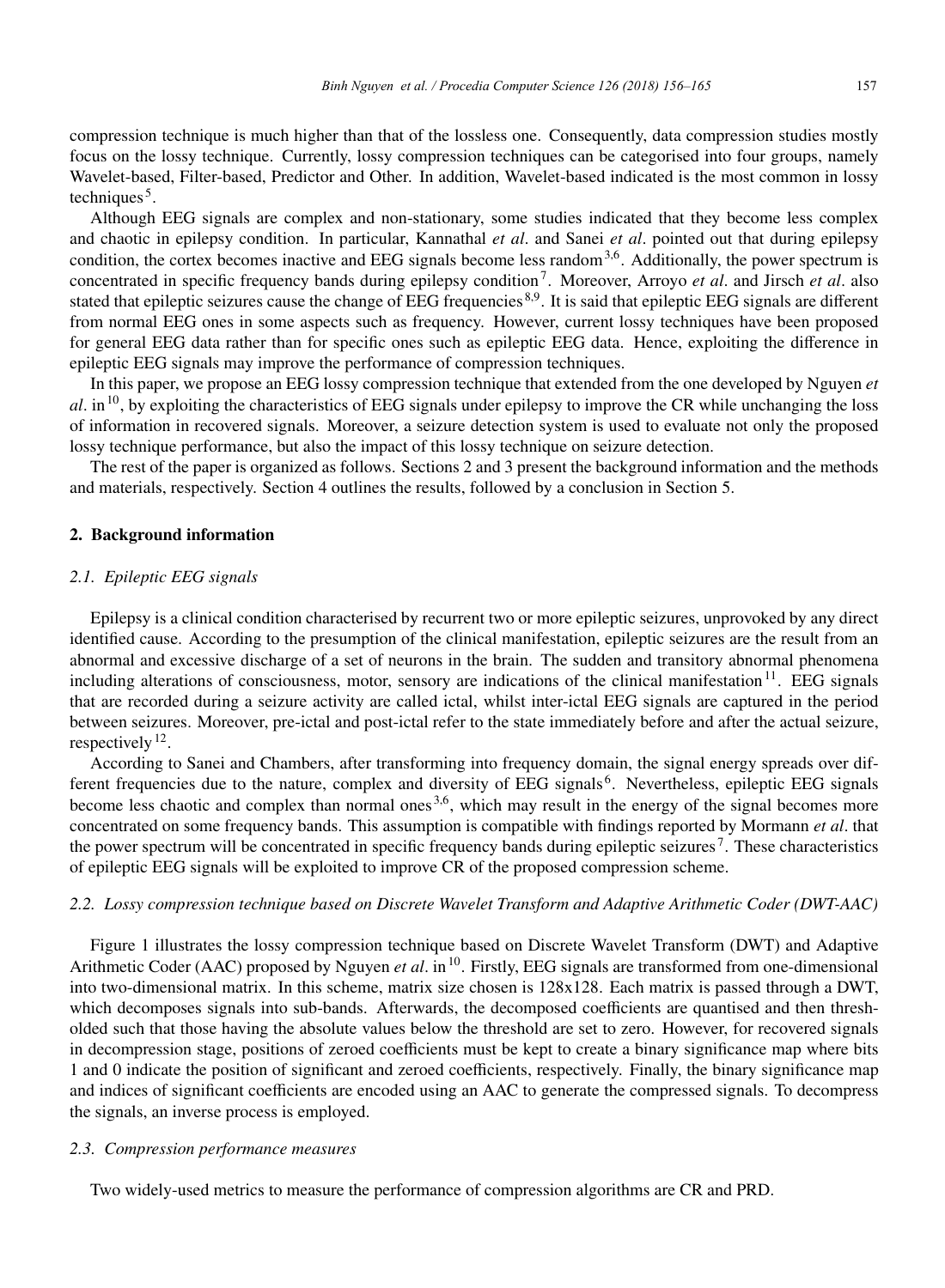

Fig. 1. The architecture of DWT-AAC

CR is defined as the ratio between the uncompressed size and compressed size:

$$
CR = \frac{L_0}{L_c} \tag{1}
$$

where  $L_0$  and  $L_c$  denote the number of bits of original EEG signal and the number of bits of compressed EEG signal, respectively.

PRD is a standard metric to evaluate the distortion between the original and reconstructed signals. It is defined as:

$$
PRD = \sqrt{\frac{\sum_{i=1}^{N} (x[i] - x'[i])^2}{\sum_{i=1}^{N} (x[i])^2}} \times 100\%
$$
\n(2)

where *x*[*i*] represents the original EEG signal, *x* [*i*] represents the compressed signal, and *N* is the number of samples. Beside CR and PRD, *Increase of CR* is used to compare CRs of DWT-AAC and proposed method.

$$
Increase\ of\ CR = \frac{CR_{Proposed\ method} - CR_{DWT-AAC}}{CR_{DWT-AAC}} \times 100\%
$$
\n(3)

When both CRs are equal, the value is zero. The value of *Increase of CR* is positive if *CR*<sub>Proposed method is greater</sub> than *CRDWT*−*AAC*, otherwise that value is negative.

# *2.4. EEG-based seizure detection system*

The architecture of EEG-based seizure detection system proposed in<sup>13</sup> is illustrated in Figure 2. Initially, EEG signals are transformed into the time-frequency representation (TFR) by using Hilbert-Huang Transform. The TFR can be considered as time-frequency image (TFI), so the image processing methods can be used to solve the problem of seizure detection. Afterwards, TFI is segmented into five sub-images corresponding to the frequency bands of the rhythms. In present work, TFI is divided into five bands, namely delta (0.5-4 Hz), theta (4-8 Hz), alpha (8-13 Hz), beta (13-30 Hz) and gamma (30-50 Hz)<sup>6</sup>. The next step is feature extraction in which three features including mean (μ), variance ( $σ<sup>2</sup>$ ) and skewness ( $α$ ) of pixel intensity are calculated from the histogram of the grayscale sub-images. Finally, these features are fed into the Support Vector Machine (SVM) to classify seizures.

# 3. Methods and Materials

### *3.1. Proposed compression scheme*

Studies in<sup>14,15</sup> pointed out that ECG signal energy concentrates most on low frequencies after decomposition, so thresholding will generate the longer 0s consecutive streams, which helps algorithms based on Run Length Coding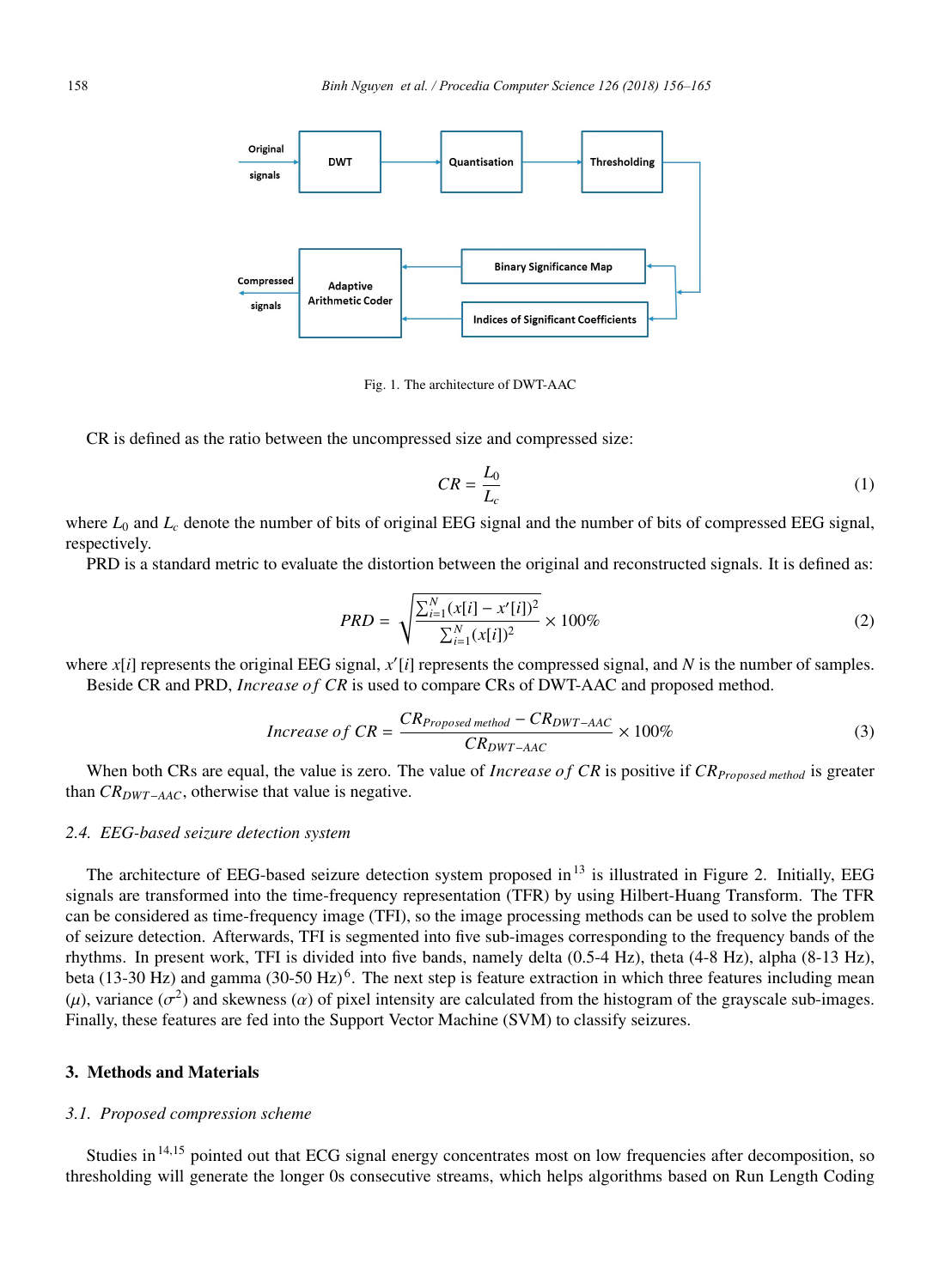

Fig. 2. The architecture of EEG-based Seizure Detection System

(RLC) achieve a high compression. Similarly, Baz´*a*n-Prieto also stated that when signal energy spreads over different frequencies, thresholding will not produce a larger number of zero-valued coefficients 16. Although normal EEG signal characteristics are random, complex and non-stationary<sup>6</sup>, epileptic EEG signals are less chaotic, complex and signal energy concentrates on some frequency bands<sup>3,6,7</sup>. Hence, it is said that epileptic EEG signals have some features that are quite similar to ECG signals, so it is expected to create the longer 0's consecutive streams in binary significance map and a smaller number of significant coefficients after thresholding. However, initial experiments on epileptic EEG data from Born University<sup>17</sup> conducted using both AAC and RLC on the binary significance map, the results indicated that using RLC was not as efficient as using ACC. This could be because epileptic EEG signals are still more random, complex and the signal energy spreads out more than ECG ones, so applying RLC is not effective. Therefore, the binary significance map will be coded by using AAC in the proposed method like in DWT-AAC.

#### Table 1. Statistics on normal EEG signals

| $PRD(\%)$ | Number of coeffi-<br>cients | Last position of significant coeffi- Number of last consecutive in-<br>cient | significant coefficients |
|-----------|-----------------------------|------------------------------------------------------------------------------|--------------------------|
| 11.4672   | 16.384                      | 16,384                                                                       |                          |
| 18.9782   | 16,384                      | 16,378                                                                       | $\mathbf{a}$             |
| 28.146    | 16,384                      | 16,000                                                                       | 384                      |
| 37.64     | 16,384                      | 12,736                                                                       | 3,648                    |
| 46.7581   | 16,384                      | 12,672                                                                       | 3.712                    |

#### Table 2. Statistics on epileptic EEG signals

| $PRD(\%)$ | Number of coeffi-<br>cients | Last position of significant coeffi- Number of last consecutive in-<br>cient | significant coefficients |
|-----------|-----------------------------|------------------------------------------------------------------------------|--------------------------|
| 12.0986   | 16,384                      | 16,384                                                                       |                          |
| 18.4871   | 16,384                      | 15,872                                                                       | 512                      |
| 28.0209   | 16,384                      | 15,616                                                                       | 768                      |
| 32.7586   | 16,384                      | 8,178                                                                        | 8,206                    |
| 47.9265   | 16.384                      | 8,060                                                                        | 8.324                    |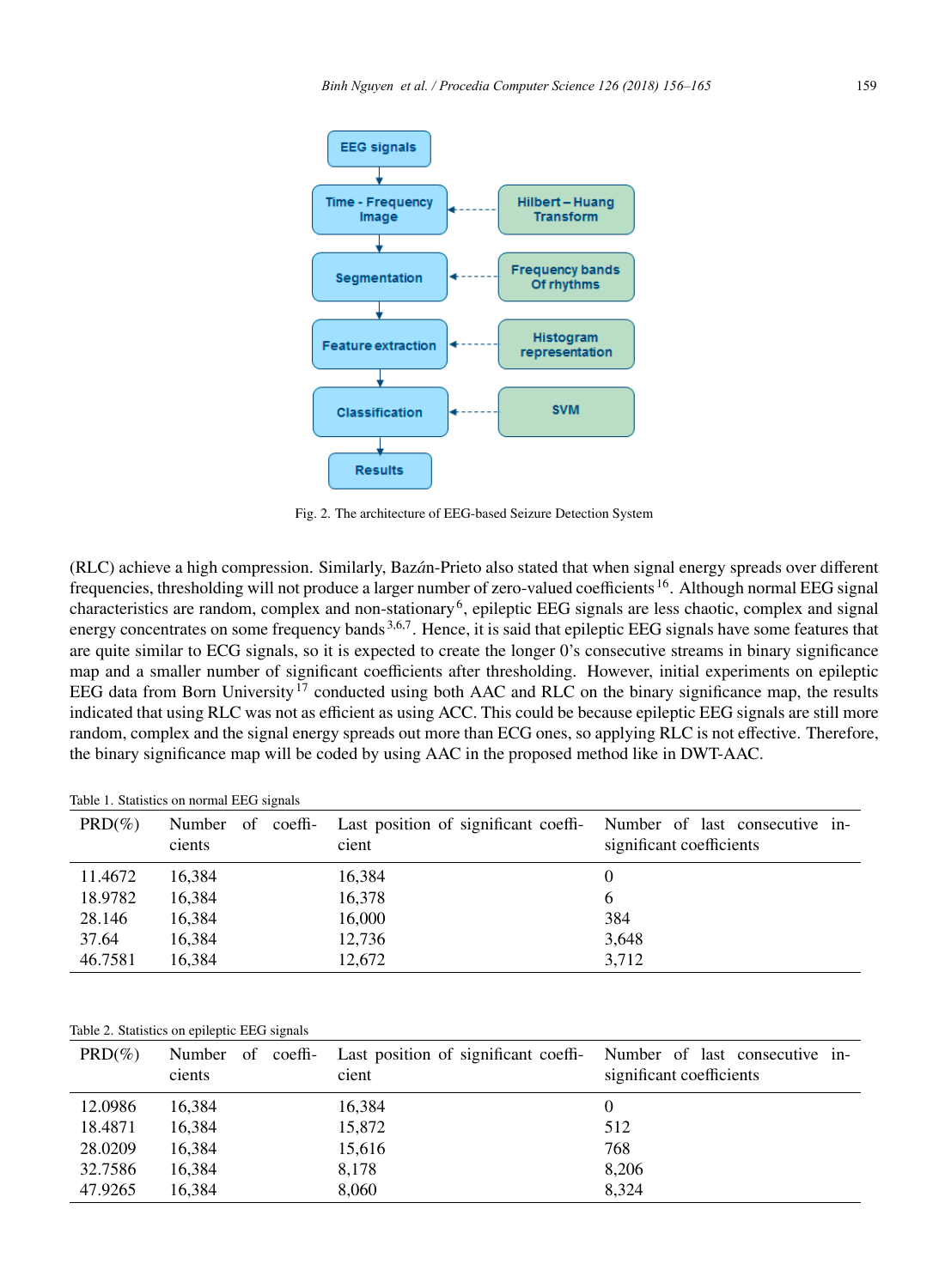Although the EEG signal under epilepsy is not completely similar to ECG one, its characteristics helps to produce the longer 0's consecutive streams in binary significance map compared to the normal EEG one, which is exploited to improve CR of the proposed method. Table 1 and 2 demonstrate the statistics of binary significance map performed on two block (128x128) of normal and epileptic EEG signals respectively. At the approximately same PRD, after thresholding, epileptic EEG data give much longer number of last consecutive insignificant coefficients than normal ones. At PRD of roughly 19%, for example, the number of last consecutive insignificant coefficients of normal EEG is only 6 whilst the figure of epileptic one is 512. Similarly, at PRD of roughly 47%, the number of the former is 3,712, compared to 8,324 for the latter.



Fig. 3. Typical architecture of proposed method

In the scheme of DWT-AAC, the whole binary significance map of runs of ones and zeros is coded by using AAC. However, the proposed scheme will use a reduced binary significance map that its length equals the position of the last significant coefficient instead of the whole one. The number of total coefficients can be calculated from block size and the mode of wavelet, and the remaining insignificant coefficients will be added in the decoder to make the integrity of the binary significance map. For instance, from Table 2, at PRD of 32.7586%, the proposed method will use a reduced binary significance map of 8,178 bits instead of using the whole one of 16,384 bits, which improves significantly CR of the proposed method while unchanging the value of PRD.

Figure 3 illustrates the typical architecture of the proposed method in which a reduced binary significance map is used to replace the whole one. All configurations from DWT-AAC is kept the same because these settings gave high compression performance 10. Particularly, the proposed method is set up to run with 5 levels of biorthogonal 4.4 2-D DWT. Moreover, 6 bits uniform quantisation and hard threshold are used. The performance of proposed method is not affected when compressing normal EEG signals because the reduced binary significance map will become the whole one in the worst case in which the proposed method becomes DWT-AAC. However, the proposed method is expected to be suitable with epileptic EEG signals thanks to its characteristics.

# *3.2. EEG database*

The public EEG dataset used is obtained from Born University<sup>17</sup>. There are five sets denoted A-E in this dataset. Each set containing 100 single-channel EEG segments of 23.6-sec duration was sampled at the frequency of 173.61 Hz. Sets A and B were EEG recordings of five healthy volunteers recorded with eyes open and eyes close respectively. Signals in set D were recorded from within the epileptogenic zone while those in set C from the hippocampal formation of the opposite hemisphere of the brain. Moreover, signals in sets C and D were measured during seizure free intervals. Conversely, set E only contained seizure activities. In this paper, the epileptic EEG signals from datasets D (interictal) and E (ictal) are used to evaluate the performance of proposed technique whilst datasets A (normal) and E, and datasets D and E are used to examine the impact of lossy compression on seizure detection.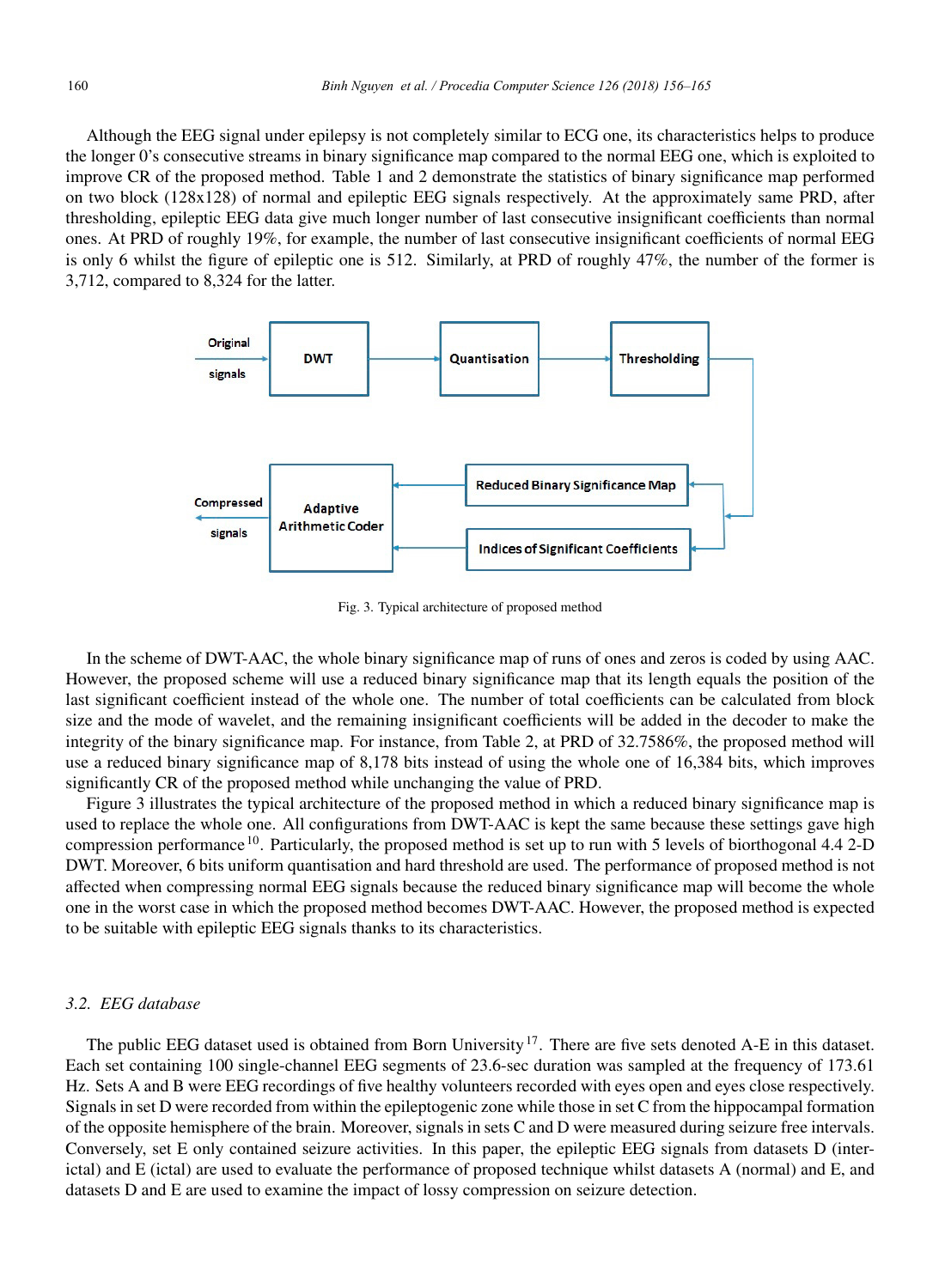# *3.3. Test conditions*

The signals from datasets D and E were compressed at a range of different CRs by using both DWT-AAC and the proposed method. Increase of CRs was then calculated from CRs of both techniques to compare the performance.

The reconstructed EEG signals from datasets A and D, and datasets D and E processed by DWT-AAC and the proposed method at different CRs were used by the EEG-based seizure detection system to determine: 1) if seizure activities can still be detected from EEG signals that processed by those lossy compression techniques and 2) the impact of increasing compression and then the loss of signal fidelity on seizure detection performance.

The signal was processed and features were extracted individually from each EEG channel, and then features from all channels are merged together. We used 2/3 of the dataset for cross validation training and 1/3 for testing. Linear SVM classifiers <sup>18</sup> were trained in 3-folds cross validation scheme with parameter *C* ranging from 1 to 1000 in 5 steps.

Features for training and testing were randomly chosen ten times, and the final experimental result is the average of these ten results.

### 4. Results

# *4.1. Compression performance*



Fig. 4. Increase of CRs between proposed method and DWT-AAC on dataset E



Fig. 5. Increase of CRs between proposed method and DWT-AAC on datataset D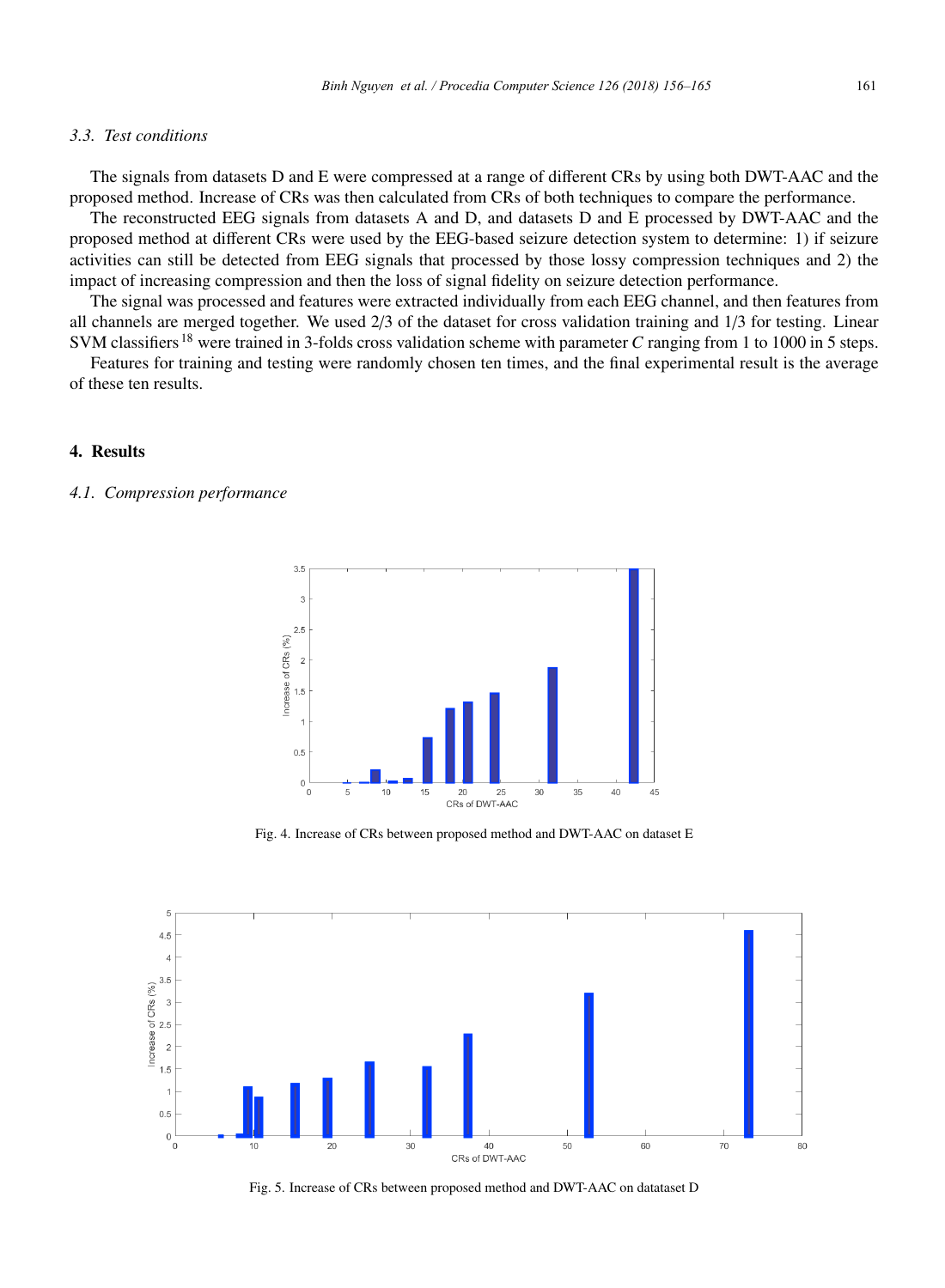Figure 4 and 5 illustrate the Increase of CRs between the proposed method and DWT-AAC on datasets E and D, respectively. Generally, no negative values of Increase of CR has been reported and there are increase trends of Increase of CRs on both datasets. In other words, the proposed method obtains better compression results than DWT-AAC, especially at high CRs. In particular, on dataset E (ictal EEG data), CR of the proposed method increases  $0.734\%$ when CR of DWT-AAC is 15.4. This figure augments to 3.5% when CR of DWT-AAC reaches 42.3. Similarly, on dataset D (inter-ictal EEG data), the Increase of CR of proposed method is 0.85% when CR of DWT-AAC is 10.6, while this number is 3.17% when DWT-AAC obtains CR of 52.76.

# *4.2. Seizure detection performance with increasing compression*

Table 3 demonstrates the results of seizure detection using original (uncompressed) EEG signals from datasets D and E. It can be seen that Theta band gives the best performance while Delta has the worst one. These results are suitable with findings reported in  $13$ . Hence, the Theta waveform was used to classify epileptic seizure in this paper.

Table 3. Seizure detection performance using original EEG signals from datasets D and E

| <b>Bands</b>    | Accuracy rate $(\% )$ |
|-----------------|-----------------------|
| Delta EEG       | 84.84                 |
| Theta           | 96.20                 |
| Alpha EEG       | 95.45                 |
| <b>Beta EEG</b> | 93.93                 |
| Gamma EEG       | 95.45                 |

Figures 6 and 7 show average accuracy rates versus average CRs for DWT-AAC and the proposed method using Theta band on datasets A and E, and datasets D and E, respectively. It can be seen that when CRs augment, the classification accuracies degrade gradually. This is because PRDs will rise as CRs increase, generating more loss of diagnostically information in recovered signals. Additionally, the results on datasets A and E are better than those on datasets D and E. For example, at the seizure classification accuracy of 91%, CR of both techniques is around 21 on the former, whilst this figure is only 13 on the latter. The most probable reason is that the differences between normal and ictal EEG signals are greater than those between inter-ictal and ictal ones, making higher classification accuracies. Moreover, although the seizure detection performances for both DWT-AAC and the proposed method are nearly similar, those for the latter are slightly better than those for the former, especially at high CRs. On datasets A and E, for instance, at accuracy of 88%, CR of proposed method is 32.33, compared to 31.7 for DWT-AAC. Similarly, on datasets D and E, CR of proposed method is 24.5 at accuracy of 86.3% while that of DWT-AAC is 24.1 at the same accuracy.

# *4.3. Maximising compression and Information lost*

According to Faul and Higgins, a classification accuracy greater than 90% is considered very good performing classifier for seizure detection<sup>19,20</sup>. Hence, 90% accuracy rate is used as a threshold limit for compression in this work.

Referring back to Figure 6, at accuracy rate of 90% on datasets A and E, CRs of DWT-AAC and the proposed method are 24 and 24.48, respectively. From Figure 8, the equivalent PRD is 34% at 90% accuracy. Similarly, referring back to Figure 7 and from Figure 9, CRs of DWT-AAC and the proposed method are 15.4 and 15.5, correspondingly at the same PRD of 18.48% on datasets D and E. For these results, it is said that the proposed method obtains slight higher CRs than DWT-AAC at the same accuracy rate of 90%.

Studies in<sup>21,22</sup> stated that CR of lossless techniques of EEG signals achieves only between 2 and 3. Therefore, applying lossy compression to EEG-based seizure detection system achieves much higher CRs while having little effect on seizure detection performance, compared to using lossless ones.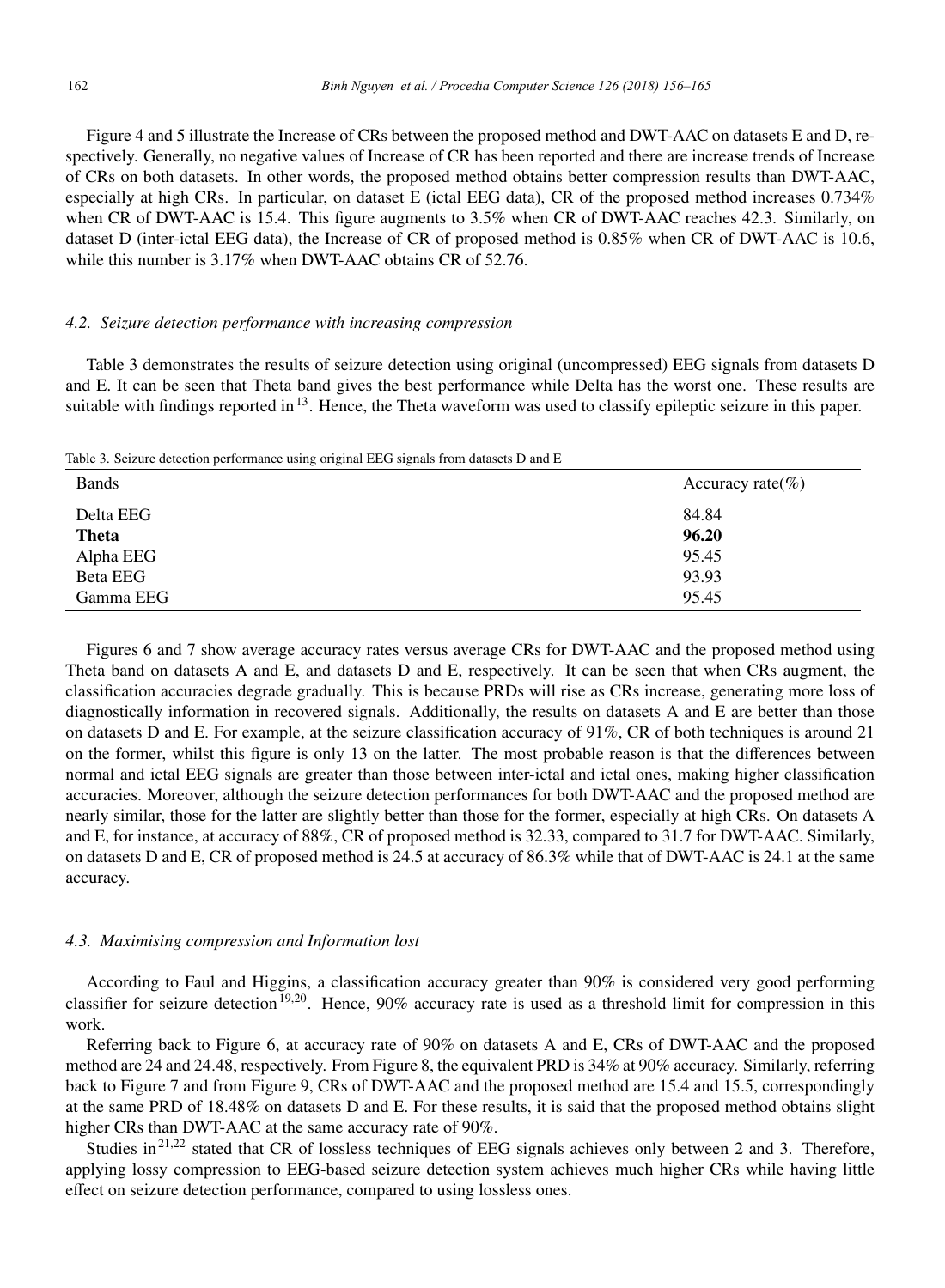

Fig. 6. Average accuracy rates versus average CRs for both compression techniques using the theta band on datasets A and E.



Fig. 7. Average accuracy rates versus average CRs for both compression techniques using the theta band on datasets D and E.

# 5. Conclusion

We have presented a lossy compression technique for epileptic EEG signals based on DWT-AAC proposed in<sup>10</sup>, by exploiting the epileptic EEG signals' characteristics. In this scheme, the reduced binary significance map is used instead of using the whole one, improving the CR while keeping PRD unchanging.

Inter-ictal and ictal EEG data were used to evaluate the compression performance of proposed method. Moreover, the reconstructed EEG signals from normal and ictal EEG, and inter-ictal and ictal ones were fed into an EEG-based seizure detection system to validate the proposed method performance as well as investigate the impact of lossy technique on seizure detection.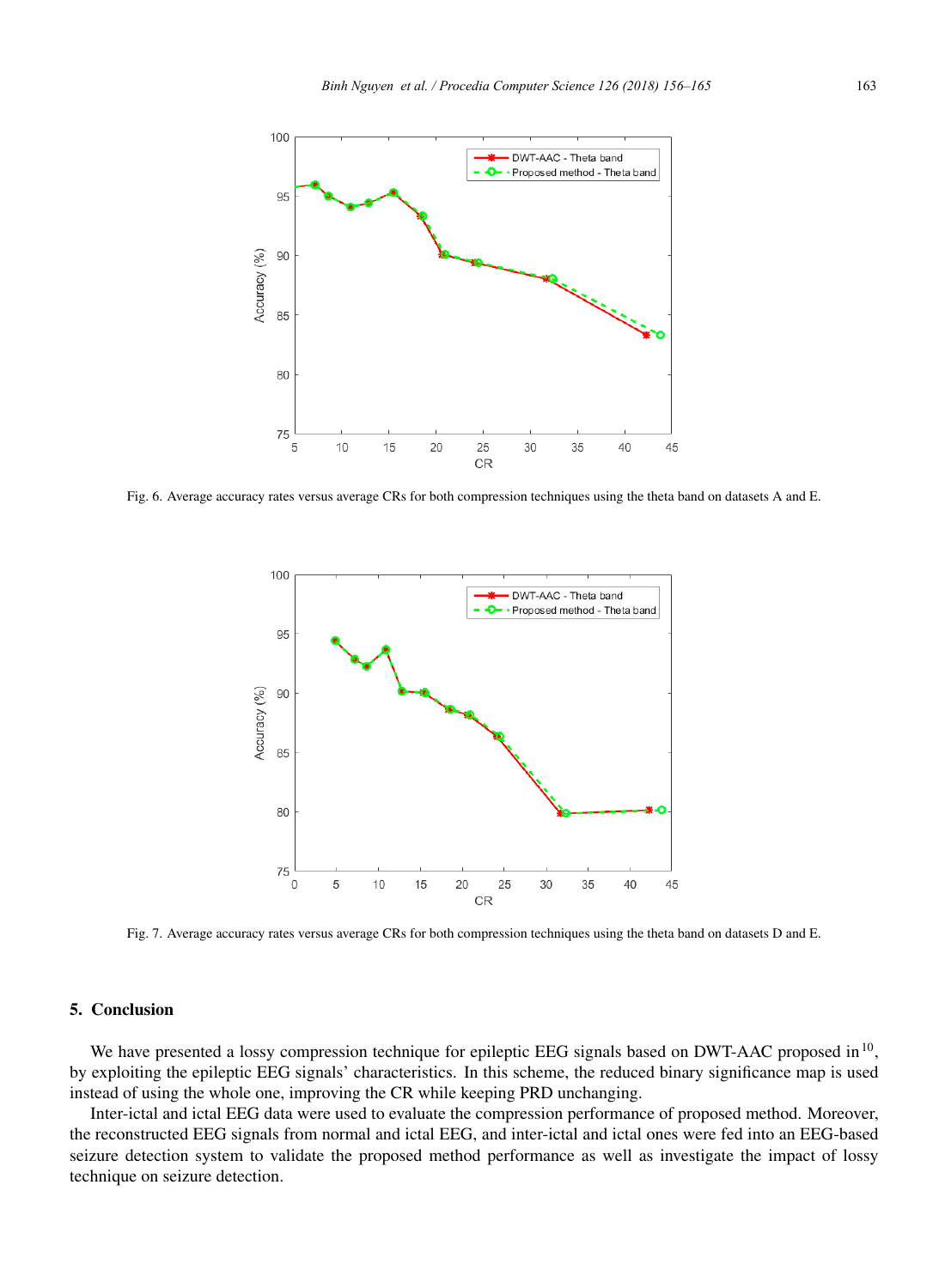

Fig. 8. Average accuracy rates versus average PRDs for both compression techniques using the theta band on datasets A and E.



Fig. 9. Average accuracy rates versus average PRDs for both compression techniques using the theta band on datasets D and E.

Our results show that the proposed technique gives better results than DWT-AAC, especially at high CRs. Furthermore, although the seizure detection performance will reduce when increasing compression, applying lossy compression is feasible and still has more benefits compared to using lossless ones.

# References

- 1. Neligan, A., Sander, J.. The incidence and prevalence of epilepsy. *London: UCL Institute of Neurology* 2009;.
- 2. WHO, . Epilepsy 2017;URL: http://www.who.int/mediacentre/factsheets/fs999/en/.
- 3. Kannathal, N., Acharya, U.R., Lim, C.M., Sadasivan, P.. Characterization of eega comparative study. *Computer methods and Programs in Biomedicine* 2005;80(1):17–23.
- 4. Garry, H., McGinley, B., Jones, E., Glavin, M.. An evaluation of the effects of wavelet coefficient quantisation in transform based eeg compression. *Computers in biology and medicine* 2013;43(6):661–669.